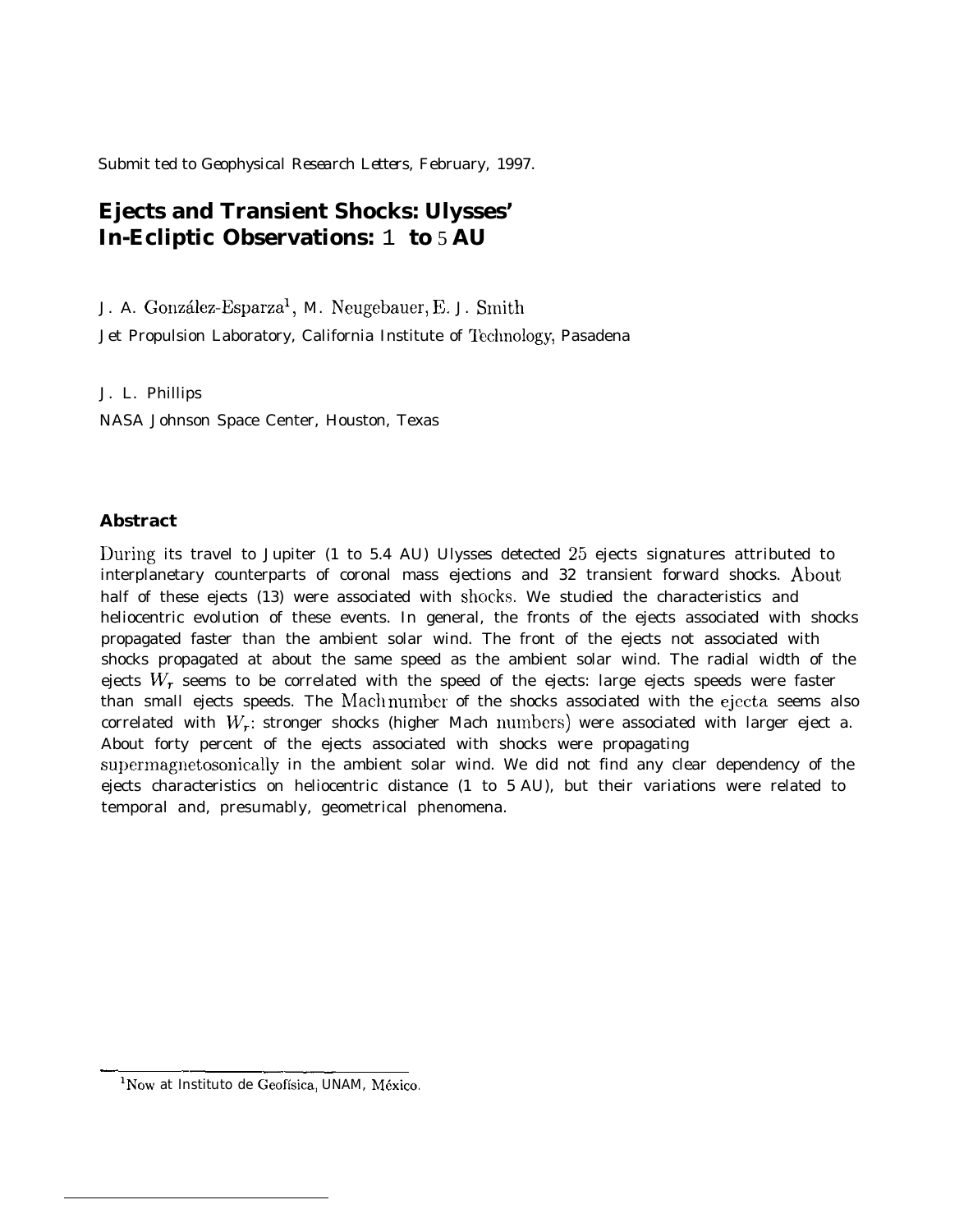## **1. Introduction**

We report some characteristics of the ejects and their associated shocks as observed by Ulysses during its travel to Jupiter. In this period, from October 1990 to February 1992, Ulysses detected 32 transient forward shocks and 25 ejects signatures attributed to coronal mass ejections (CMES). We studied the relationships between the list of in-ecliptic CMES [J. L. Phillips et al., Los Alamos internal report, 1997] and the shock parameters reported by *Balogh et al.* [1994]. The heliographic locations of these events and their temporal (spatial) relation to interaction regions and magnetic sectors was shown graphically in a comprehensive map of solar wind dynamics (plate 1 in *González-Esparza et al. [1996])*. This data set complements previous statistical studies of shocks and ejects within 1 AU *[Borrini et al.,* 1982; *Klein and Burlaga, 1982; Gosling et al., 1987; Marsden et al., 1987; Linsay et al., 1994; Richardson and Cane, 1995]* and allows us, for the first time, to study their evolution from 1 to 5 AU.

The identification of interplanetary counterparts of CMES is still somewhat problematic. Start and stop times of some ejects events vary depending on the signature that we are looking at (see, e.g., *Richardson and Cane [1995]). 'lhe* list of in-ecliptic CMEs detected by Ulysses [J. L. Phillips et al., Los Alamos internal report, 1997] is based on hi-directional streaming suprathermal electrons accompanied by some other plasma cloud signatures (e.g., proton temperature depression, high helium abundance, low ion beta, high thermal Mach number, magnetic field **en**hancement and cloudlike field rotations). We did an exhaustive review of these events obtaining independent corroboration for most of them.

### 2. **Ulysses Observations**

To study the characteristics of these events we used data of the solar wind plasma experiment (in hourly averages obtained from the NSSDC) which is described by *Bame et al.* [1992]. Figure 1 presents two different spatial aspects of the ejects. At the top of Figure  $1$  is shown the approximated radial width  $W_r$  of 25 ejects versus heliocentric distance. We estimated *Wr* integrating the points of solar wind bulk speed along the temporal duration of each ejects. We did not find a statistical tendency of ejects signatures to expand with heliocentric distance (l–5.2 AU). At about 2.4 AU there were some very large ejects associated with the 'March 1991' events *[Phillips et al., 1992]* and close to Jupiter ( $\sim$  5 AU) Ulysses detected three relatively small ejects. This result is not surprising as CMES are transient events that could have had a very irregular pattern during the 16 months of these observations (postmaximum cycle 22). The largest ejects had a  $W_r$ of about 1.55 AU at 2.5 AU, while small ejects had a *Wr* of about 0.1 AU at various heliocentric distances.

Not all the ejects were associated with shocks. On the basis of the shock-ejects separation and velocity and pressure profiles, *Gonz61ez-Esparza et al. [1996]* reported that 13 of the 25 ejects (52%) were likely associated with transient forward shocks (these events are pointed out in the list by J. L. Phillips et al.). For these events, the bottom plot of Figure 1 shows the shock-ejects radial separations versus heliocentric distance. We estimated the shock-ejects separations in a similar way as we estimated  $W_r$ . We did not find any clear dependency of the shock-ejects separation on heliocentric distance. It is possible to find ejects signatures close to transient forward shocks at distances as great as about 5 AU. The shock–ejects separation varied between 0.1 and 0.8 AU. While looking at these results, note that it is impossible to describe fully the shock-driver geometry due to the limitations of single spacecraft measurements and the temporal and spatial variations of the events. The variations in shockejecta separation can be related to these two aspects. This might explain also why the Mach numbers of the transient shocks did not show a clear tendency to decrease with heliocentric distance (see, e.g., Figure 7 in paper 1).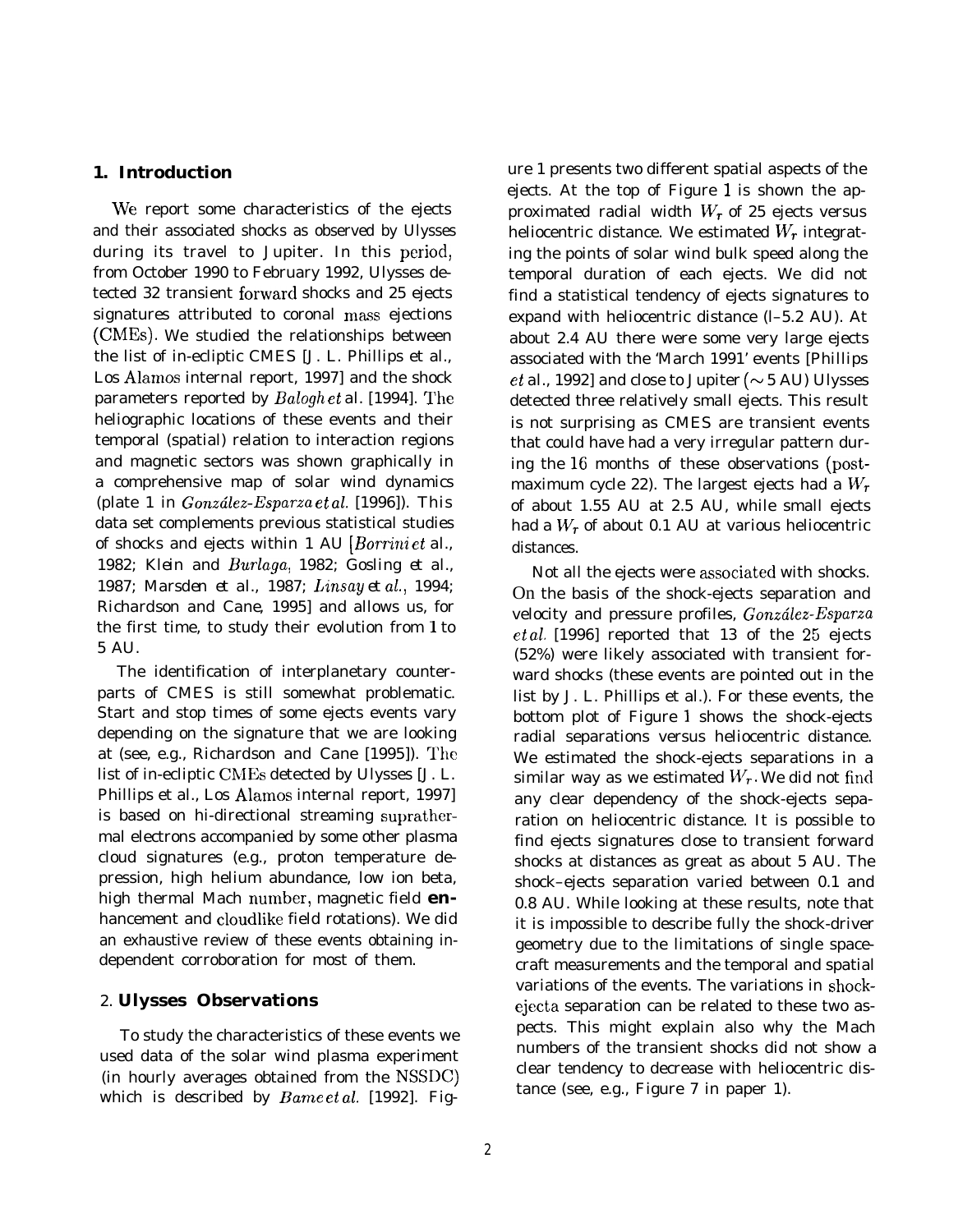We now study the speeds of the ejects. Figure 2 presents average bulk speeds of 'ejects fronts' and their 'ambient' solar winds versus heliocentric distance. We defined the ambient wind as the first four data points (4 hours) of solar wind plasma just before the ejects (or just before the shock in the cases with shock association). The wind speeds are represented by vertical bars in Figure 2. The ejects fronts were defined as the first four data points (4 hours) of ejects in the data series. Figure 2 shows that: 12 of the 13 ejects associated with shocks  $(\triangle)$ had fronts faster than the ambient wind. The only exception is the last ejects  $\triangle$  detected at about 5.17 AU which was propagating through very fast ambient wind  $(\sim 600 \text{ km/s})$ . This ejects was associated with the weakest transient shock detected in the trajectory, which had a Mach number of just about 1 (see, e.g., Figure 7 in paper 1). This event may bean example of a shockejecta decelerated in the outer heliosphere. On the other hand, Figure 2 shows that 9 of the 12 ejects without shock (e) had fronts propagating about the same speed as the ambient wind. '1'he solar wind and ejects fronts had a very variable pattern of bulk speeds during the 16 months of these observations. The bulk speeds of the ejects fronts varied between 340 km/s and 805 km/s.

Figure 3 explores two relations with the ejccta radial width  $W_r$  (Figure 1). The top panel of Figure 3 shows the bulk speed of the ejects fronts (Figure 2) versus  $W_r$ . Large ejects tended to be faster than small ejects. In this case we did not find any clear difference between the two ejects categories, but all the points seem to be indifferently distributed following the same tendency. For those ejects with a shock association, the bottom panel of Figure 3 shows the Mach number of the transient forward shocks versus  $W_r$  *The* Mach numbers are from the shock list by *Babgh et al. [1994],* Stronger shocks (higher Mach nunlbers) were associated with larger ejects. The strength of the shocks seems to be correlated with the size of the ejects.

Forward transient shocks are believed to be

driven by CMES. In order to drive a shock, the ejects front needs not just to be faster than the ambient wind, but to propagate supermagnetosonically in the ambient wind. We tested the ejects fronts to verify if they were supermagnetosonic. Figure 4 presents the Mach number of the 25 ejects fronts  $M_e$  (vertical lines with symbols) versus heliocentric distance. The  $M_e$ were approximated as: the speed difference between the ejects front and the ambient wind (Figure 2) normalized by the MHD fast mode speed in the ambient wind. Figure 4 shows that 5 of the 13 (38%) ejects associated with shocks  $(\triangle)$ had fronts propagating supermagnetosonically in the ambient wind, and 7 others had fronts propagating at speeds of 0.5  $M_e$  or higher. The only exception is the last ejects  $\triangle$  that we commented on before in Figure 2. All the ejects not associated with shocks had fronts propagating at speeds lower than 0.36  $M_e$ . As we did not observe any supermagnetosonic ejects beyond 3 AU, this might suggest that ejects eventually decelerate at further heliocentric distances. IIowever, We should keep in mind the shock- cjecta geometry and the temporal variations that we commented on before.

## 3. **Summary and Conclusions**

We have studied some aspects of the ejects and their transient forward shocks as detected by Ulysses during its in-ecliptic travel to Jupiter (post-maximum cycle 22). The ejects events were identified by hi-directional streaming suprathermal electrons accompanied by some other plasma cloud signatures. This comprehensive data set allows us to study, for the first time, the statistical characteristics of these events from 1 to 5 AU. Large ejects were faster than small ejects. The ejects associated with shocks and the ejects not associated with shocks had different dynamic characteristics. In general, the fronts of the ejects associated with shocks propagated faster than the ambient solar wind. In fact, about 40% of these fronts were propagating supermagnetosonically in the ambient wind.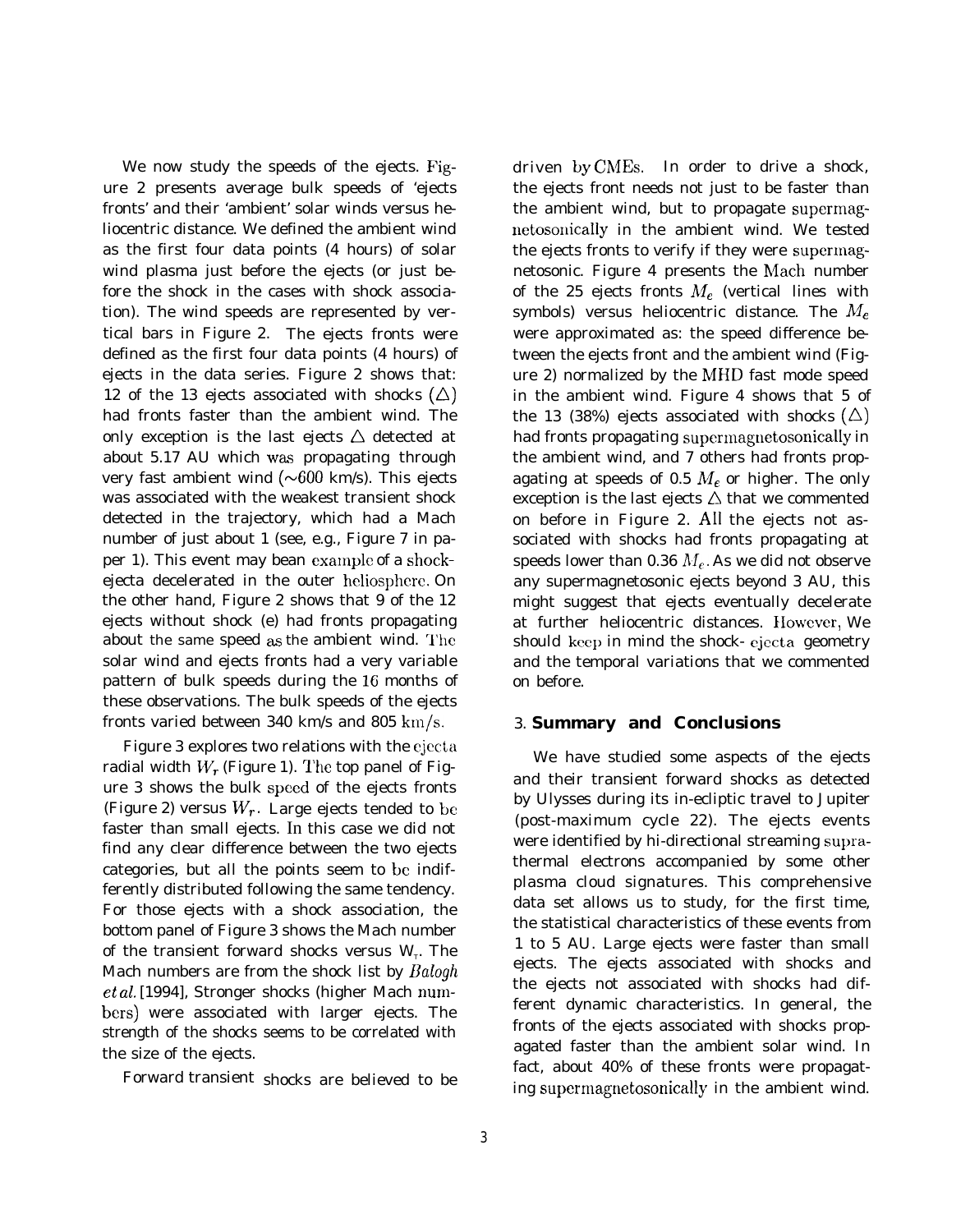The rest of these fronts (which were submagnetosonic) may be examples of ejects drivers that decelerated as they move away from the Sun. From the shocks associated with ejects wc found that stronger shocks (higher Mach numbers) were followed by larger eject a and weaker shocks were followed by smaller ejects. We did not find a clear dependency of the shock–ejects characteristics on heliocentric distance, but their variations were more likely related to the temporal and geometrical effects.

**Acknowledgments** We thank D.J. McComas for providing SWOOPS plasma parameters. J.A. G-E. is grateful to the National Research Council for financial support as a Resident Research Associated at JPL. The research at Jet Propulsion Laboratory, California Institute of Technology, was under contract with the National Aeronautics and Space Administration.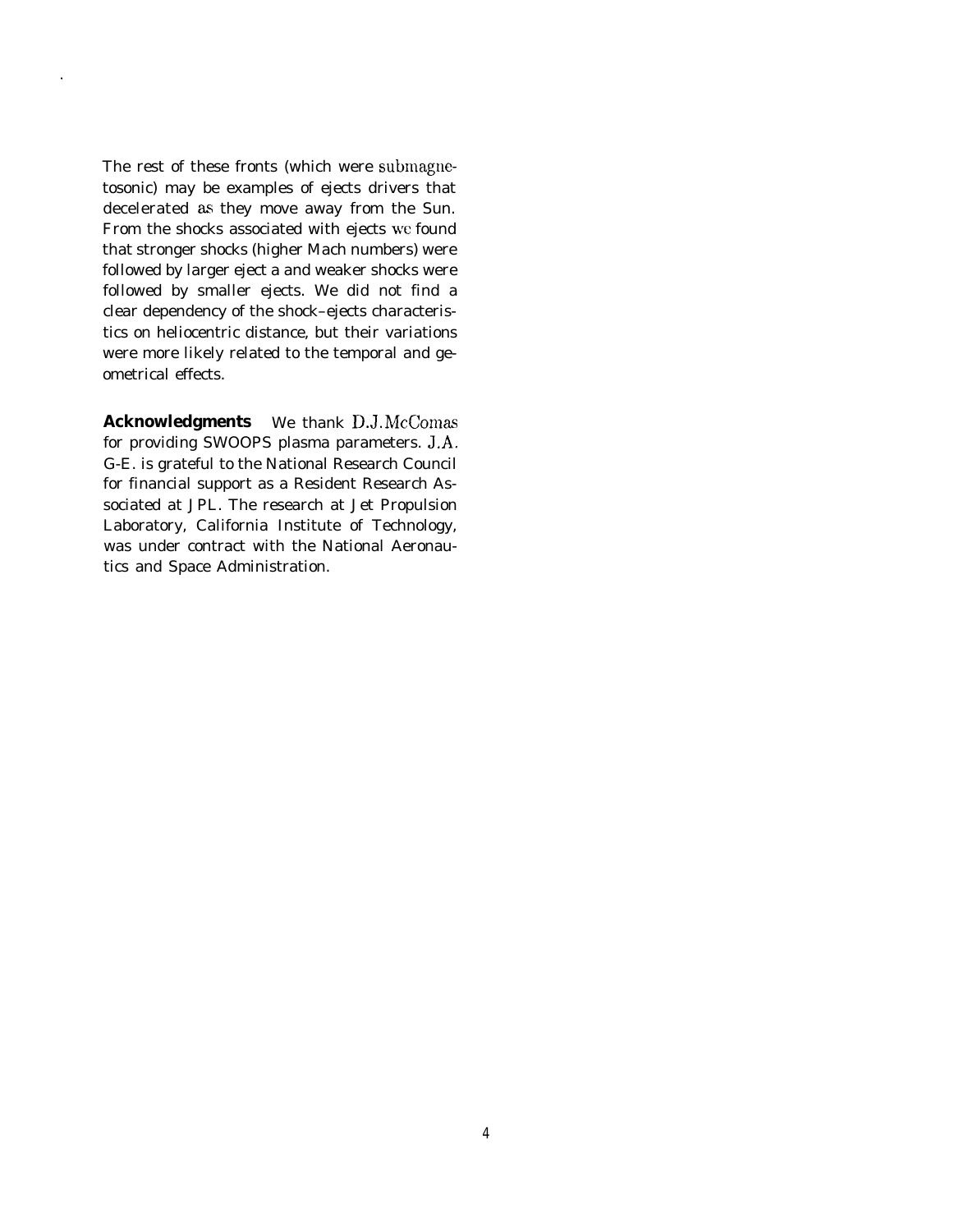#### **References**

- Balogh, A., J. A. Gonz61ez-Esparza, R. J. Forsyth, M. E. Burton, B. E. Goldstein, E. J. Smith and S. J. Bame, Interplanetary shock waves: Ulysses observations in and out of the ecliptic plane, *Space Sci. Rev.,* 72, 171-180, 1995a.
- Bame, S. J., I). J. McComas, B. L. Barraclough, J. L. Phillips, K. J. Sofaly, J. C. Chavez, B. E. Goldstein, and R. K. Sakurai, The Ulysses mission solar wind plasma experiment, *Astron. Astrophys. Suppl.* **Ser.,** 92, 237-265, 1992.
- Borrini, G., J. T. Gosling, S. J. Bame, and W. C. Feldman, An analysis of shock wave disturbances observed at 1 au from 1971 through 1978, *J. Geophgs. Res.,* 87, 4365-4373, 1982.
- González-Esparza, J. A., A. Balogh, R. J. Forsyth, M. Neugebauer, E. J. Smith, and J. L. Phillips, Interplanetary shock waves and large-scale structures: Ulysses' observations in and out of the ecliptic plane, *J. Geophys. Res., 101, 17057-* 17072, 1996 (Paper 1).
- Gosling, J. T., D. N. Baker, S. J. Bame, W. C. Feldman, R. D. Zwickl, and E. J. Smith, Bi-directional solar wind electron heat flux events, *J. Geophys. Res.,* 92, 8519-8535, 1987.
- Klein, L. W., and L. F. Burlaga, Interplanetary magnetic clouds at 1 au, *J. Geophys. Res.,* 87, 613-624, 1982.
- Lindsay, G. M., C. T. Russell, J. G. Luhmann, and P. Gazis, On the sources of interplanetary shocks at 0.72 au, *J. Geophys. Res.,* 99, 11-17, 1994.
- Marsden, R. G., T. R. Sanderson, C. Tranquilly, and K. -P. Wenzel, I SEE 3 observations of low-energetic proton hi-directional events and their relation to isolated interplanetary magnet ic structures, *J. Geophys. Res.,* 92, 11009- 11019, 1987.
- Phillips, J. L., S. J. Bame, J. T. Gosling, D. J. McComas, B. E. Goldstein, E. J. Smith, A. Balogh, and R. J. Forsyth, Ulysses plasma

observations of coronal mass ejections, Geo*phys. Res. Lett., 19, 1'239, 1992.*

Richardson, I. G. and H. V. Cane, Regions of abnormally low proton temperature in the solar wind (1965- 1991 ) and their association with ejects, *J. Geophys. Res., 100, 23397-23412,* 1995.

This preprint was prepared with the AGU  $M$ <sub>F</sub>X macros v3.O. File GL101WO1 formatted 1997 February 14.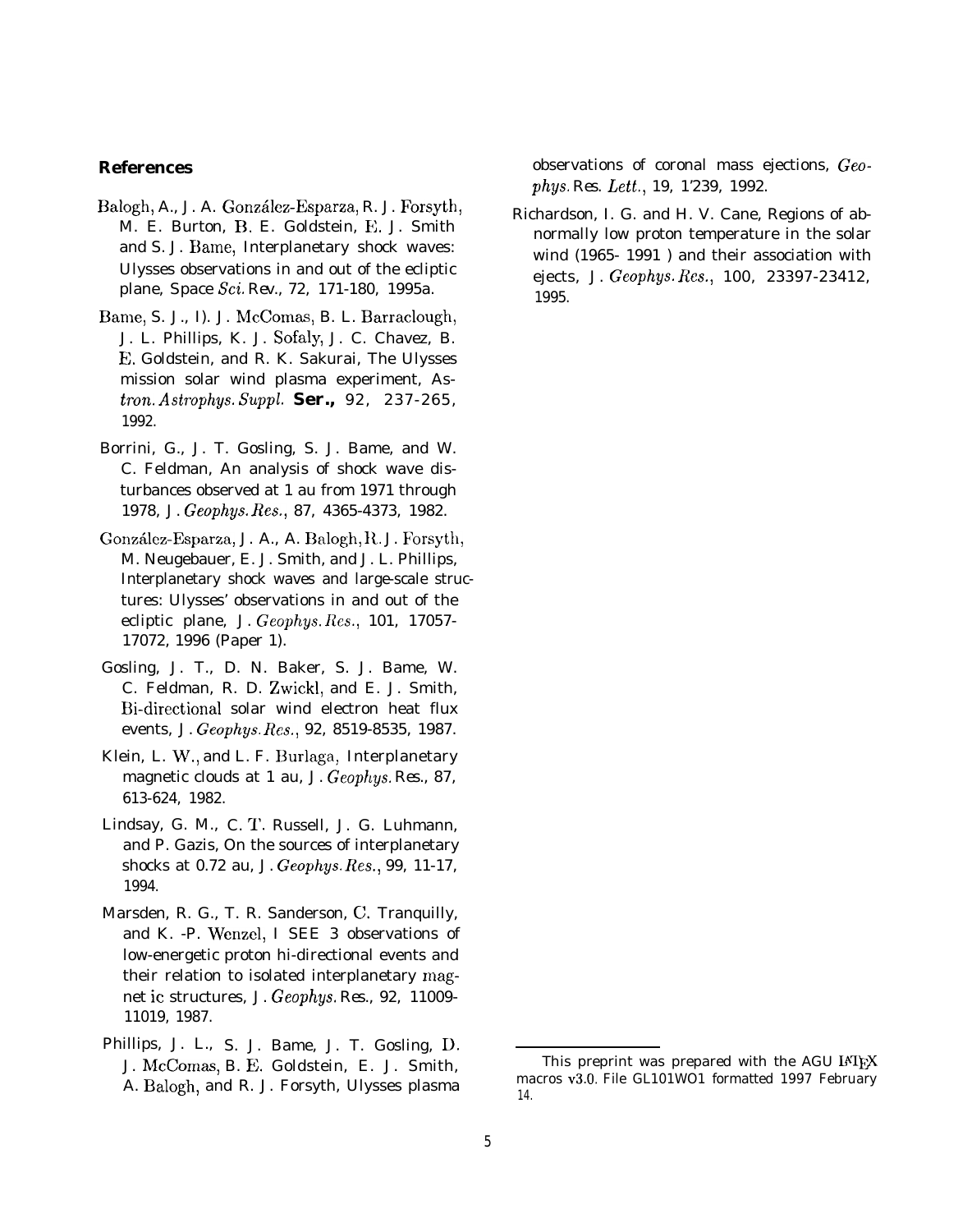**Figure 1.** Top: radial width *Wr* of the 25 ejccta signatures (in AU) versus heliocentric distance. Bottom: for those ejects associated with shocks, shock-ejects radial separation versus heliocentric distance.

**Figure** 2. Mean bulk speed of ejects fronts (symbols) and their ambient winds (solid bars) versus heliocentric distance. The ejects are divided into two categories: no shock associated (.) and shock associated (A).

**Figure 3. Top:** mean bulk speed of the ejects fronts (Figure **2)** versus ejects radial width *W.* (Figure 1). The eject a arc characterized in the same way as in Figure 2. Bottom: shock Mach number oft he transient forward shocks associated with ejects versus  $W_r$ . The Mach numbers are from the list by *Balogh et al. [1595].*

**Figure 4.** Mach number of ejects fronts  $M<sub>e</sub>$  versus heliocentric distance. The ejects are characterized in the same way as in Figure 2. If  $M_e > 1$  the ejects front was supermagnetosnic. If  $1 < M_e < 0$  the ejects front was faster than the ambient wind but no-supermagnetosonic. If  $M_e$  <0 the ejecta front was slower than the ambient wind.